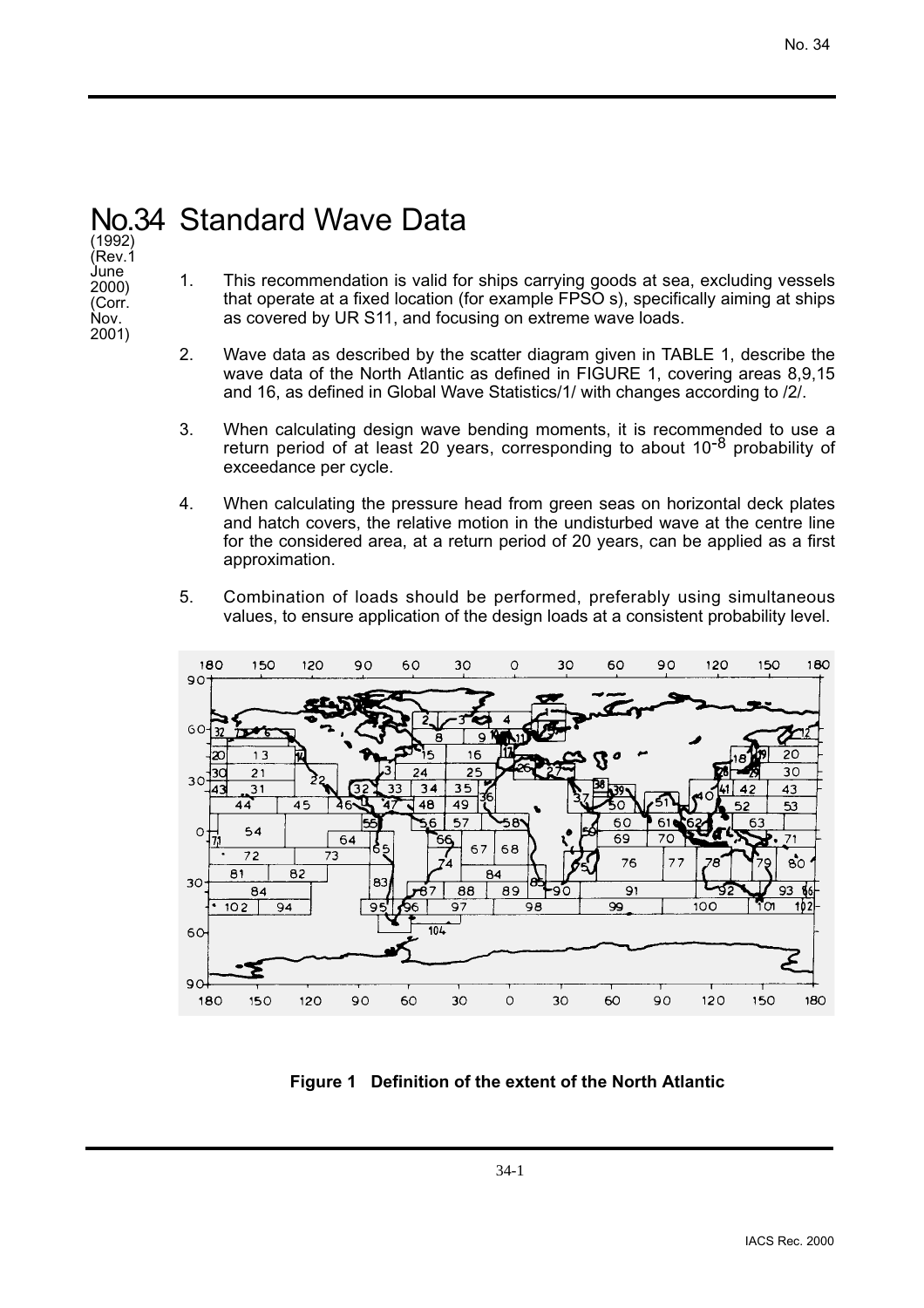No.34 cont'd

|                                                                                            |                                          |         |                    |    |       | Derived from BMT's Global Wave Sta | atistics |       |       |       |      |                                                                                                                                                                                                                                                                       |                                                                                                                                                                                                                                  |     |    |                |                    |                   |                                                                                         |
|--------------------------------------------------------------------------------------------|------------------------------------------|---------|--------------------|----|-------|------------------------------------|----------|-------|-------|-------|------|-----------------------------------------------------------------------------------------------------------------------------------------------------------------------------------------------------------------------------------------------------------------------|----------------------------------------------------------------------------------------------------------------------------------------------------------------------------------------------------------------------------------|-----|----|----------------|--------------------|-------------------|-----------------------------------------------------------------------------------------|
| $-2181$                                                                                    |                                          |         |                    |    | 55    | 6.5                                |          |       |       |       |      |                                                                                                                                                                                                                                                                       |                                                                                                                                                                                                                                  |     |    |                |                    | 18.5              | <b>MUS</b>                                                                              |
|                                                                                            |                                          |         |                    |    | 865.6 | 1186.0                             |          |       |       |       |      |                                                                                                                                                                                                                                                                       |                                                                                                                                                                                                                                  |     |    |                |                    |                   | 3050                                                                                    |
|                                                                                            |                                          |         |                    |    | 986.0 |                                    |          |       |       |       |      |                                                                                                                                                                                                                                                                       |                                                                                                                                                                                                                                  |     |    |                |                    |                   |                                                                                         |
|                                                                                            |                                          |         |                    |    | 197.5 | 4976.0<br>2158.8                   |          |       |       |       |      |                                                                                                                                                                                                                                                                       |                                                                                                                                                                                                                                  |     |    |                |                    |                   |                                                                                         |
|                                                                                            |                                          |         |                    |    | 34.9  | 695.5<br>196.1                     |          |       |       |       |      |                                                                                                                                                                                                                                                                       |                                                                                                                                                                                                                                  |     |    |                |                    |                   |                                                                                         |
| 4.5                                                                                        |                                          |         |                    |    |       |                                    |          |       |       |       |      |                                                                                                                                                                                                                                                                       |                                                                                                                                                                                                                                  |     |    |                |                    |                   |                                                                                         |
|                                                                                            |                                          |         |                    |    |       |                                    |          |       |       |       |      |                                                                                                                                                                                                                                                                       |                                                                                                                                                                                                                                  |     |    |                |                    |                   |                                                                                         |
|                                                                                            |                                          |         |                    |    |       |                                    |          |       |       |       |      |                                                                                                                                                                                                                                                                       |                                                                                                                                                                                                                                  |     |    |                |                    |                   |                                                                                         |
|                                                                                            |                                          |         |                    |    |       |                                    |          |       |       |       |      |                                                                                                                                                                                                                                                                       |                                                                                                                                                                                                                                  |     |    |                |                    |                   |                                                                                         |
| 5<br>6<br>6<br>6<br>7<br>6<br>7<br>8<br>9<br>9<br>2<br>9<br>2<br>2<br>2<br>2<br>2<br>2<br> |                                          |         |                    |    |       |                                    |          |       |       |       |      |                                                                                                                                                                                                                                                                       |                                                                                                                                                                                                                                  |     |    |                |                    |                   |                                                                                         |
|                                                                                            |                                          |         |                    |    |       |                                    |          |       |       |       |      |                                                                                                                                                                                                                                                                       |                                                                                                                                                                                                                                  |     |    |                |                    |                   |                                                                                         |
| 10.5                                                                                       | 488888888888888                          |         | ***888888888888888 |    |       |                                    |          |       |       |       |      | $\begin{array}{l} 20.75 & 20.75 & 20.75 & 20.75 & 20.75 & 20.75 & 20.75 & 20.75 & 20.75 & 20.75 & 20.75 & 20.75 & 20.75 & 20.75 & 20.75 & 20.75 & 20.75 & 20.75 & 20.75 & 20.75 & 20.75 & 20.75 & 20.75 & 20.75 & 20.75 & 20.75 & 20.75 & 20.75 & 20.75 & 20.75 & 20$ | es compartients de la marca de la marca de la marca de la marca de la marca de la marca de la marca de la marc<br>Referències de la marca de la marca de la marca de la marca de la marca de la marca de la marca de la marca de |     |    |                | 588858388838855888 | 88888555555588888 | ភ្លុ <sub>ះ</sub><br>ស្តុំ និង និង និង និង និង និង និង<br>ស្តុំ និង និង និង និង និង និង |
| $11.5$<br>$12.5$<br>$13.5$                                                                 |                                          |         |                    |    |       |                                    |          |       |       |       |      |                                                                                                                                                                                                                                                                       |                                                                                                                                                                                                                                  |     |    |                |                    |                   |                                                                                         |
|                                                                                            |                                          |         |                    |    |       |                                    |          |       |       |       |      |                                                                                                                                                                                                                                                                       |                                                                                                                                                                                                                                  |     |    |                |                    |                   | $\overline{5}$                                                                          |
|                                                                                            |                                          |         |                    |    |       |                                    |          |       |       |       |      |                                                                                                                                                                                                                                                                       |                                                                                                                                                                                                                                  |     |    |                |                    |                   | $\overline{\mathcal{S}}$                                                                |
| $14.5$<br>$15.5$                                                                           | 8<br>8<br>9                              |         |                    |    |       |                                    |          |       |       |       |      |                                                                                                                                                                                                                                                                       |                                                                                                                                                                                                                                  |     |    |                |                    |                   |                                                                                         |
|                                                                                            |                                          |         |                    |    |       |                                    |          |       |       |       |      |                                                                                                                                                                                                                                                                       |                                                                                                                                                                                                                                  |     |    |                |                    |                   |                                                                                         |
| 16.5                                                                                       | S                                        | S0      | So                 |    |       |                                    |          |       |       |       |      |                                                                                                                                                                                                                                                                       |                                                                                                                                                                                                                                  |     |    |                |                    |                   |                                                                                         |
| <b>SUM:</b>                                                                                | $\circ$                                  | $\circ$ |                    | 65 | 2091  | 9280                               | 19922    | 24879 | 20870 | 12898 | 6245 | 2479                                                                                                                                                                                                                                                                  | <b>537</b>                                                                                                                                                                                                                       | 247 | 88 | $\overline{6}$ | ന                  |                   | 100000                                                                                  |
|                                                                                            | The Hs and Tz values are class midpoints |         |                    |    |       |                                    |          |       |       |       |      |                                                                                                                                                                                                                                                                       |                                                                                                                                                                                                                                  |     |    |                |                    |                   |                                                                                         |

Table 1, Probability of sea-states in the North Atlantic described as occurrence per 100000 observations.

Table 1, Probability of sea-states in the North Atlantic described as occurrence per 100000 observations.

▲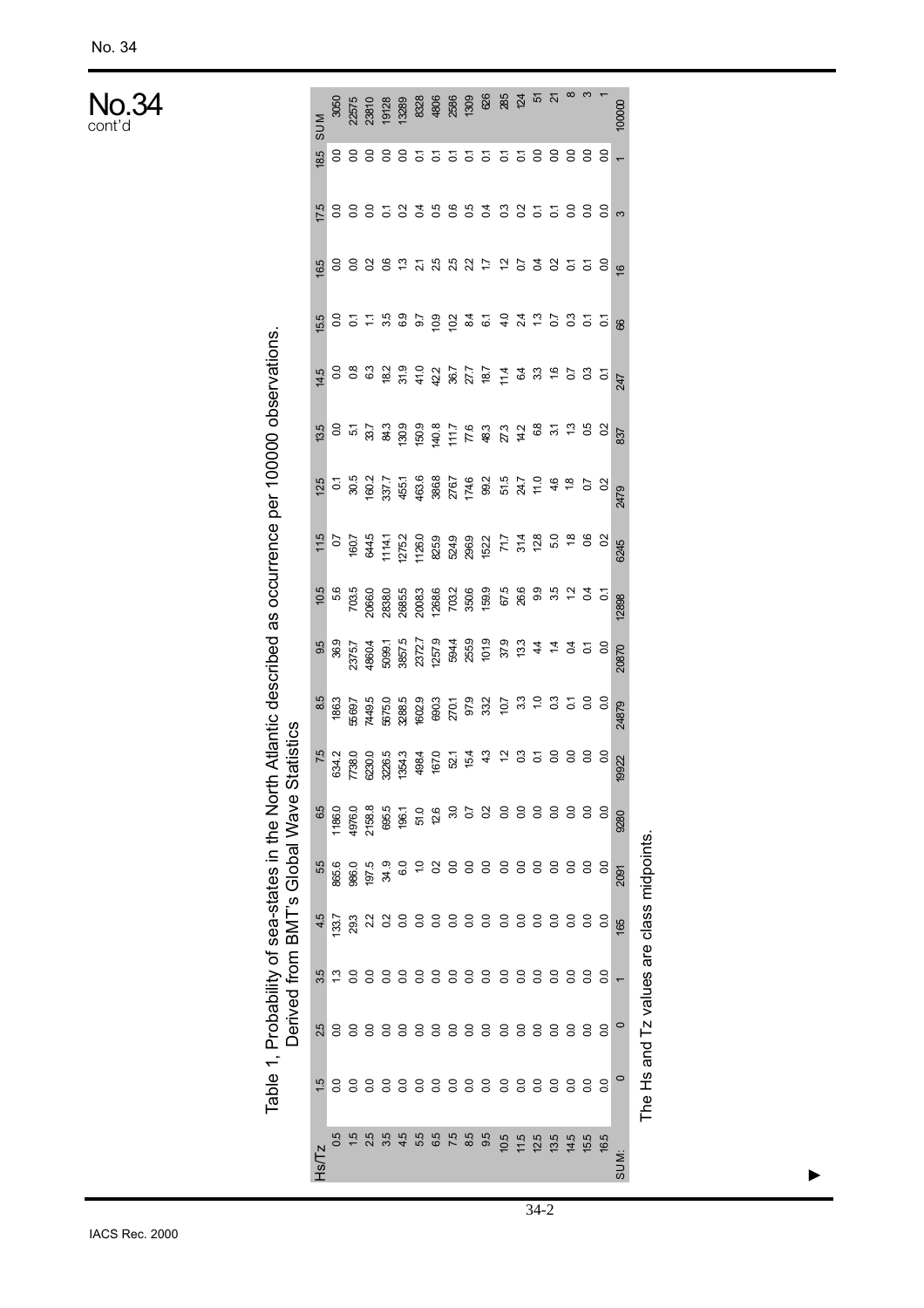- 6. For evaluation of extreme global bending moments it is recommended to use zero speed, provided the vessel does not have a service restriction, in which case the limitation should be checked as well. The effect of forward speed (2/3 of design speed) is recommended to be checked, especially for local dynamic pressures. No.34 cont'd
	- 7. The Bretschneider or two parameter Pierson-Moskowitz spectrum is recommended for the North Atlantic, described by the following expression:

$$
S(\omega) = \frac{H_s^2}{4\pi} \left(\frac{2\pi}{T_z}\right)^4 \omega^{-5} \exp\left(-\frac{1}{\pi} \left(\frac{2\pi}{T_z}\right)^4 \omega^{-4}\right)
$$

where:

 $H<sub>s</sub>$  = The significant wave height (m)

- $\omega$  = Angular wave frequency (rad/s)
- $T<sub>z</sub>$  = The average zero up crossing wave period (s)

$$
T_z = 2\pi \left(\frac{m_0}{m_2}\right)^{\frac{1}{2}}
$$

The spectral moments of order n of the response process for a given heading may be described as

$$
m_{n} = \int_{\omega}^{\theta_{0} + 90^{\circ}} \sum f_{s}(\theta) \omega^{n} \cdot S(\omega / H_{s}, T_{z}, \theta) d\omega
$$

using a spreading function usually defined as  $f_{\stackrel{}{S}}(\theta)$  =  $k\cos^2(\theta)$ 

where **k** is selected such that:

$$
\frac{\theta_0 + 90^{\circ}}{\sum} f_{\mathcal{S}}(\theta) = 1,
$$
  

$$
\frac{\theta_0 - 90^{\circ}}{\sum} f_{\mathcal{S}}(\theta) = 1,
$$

where

 $\theta_{\circ}$  = main wave heading

 $\theta$  = relative spreading around the main wave heading

▲